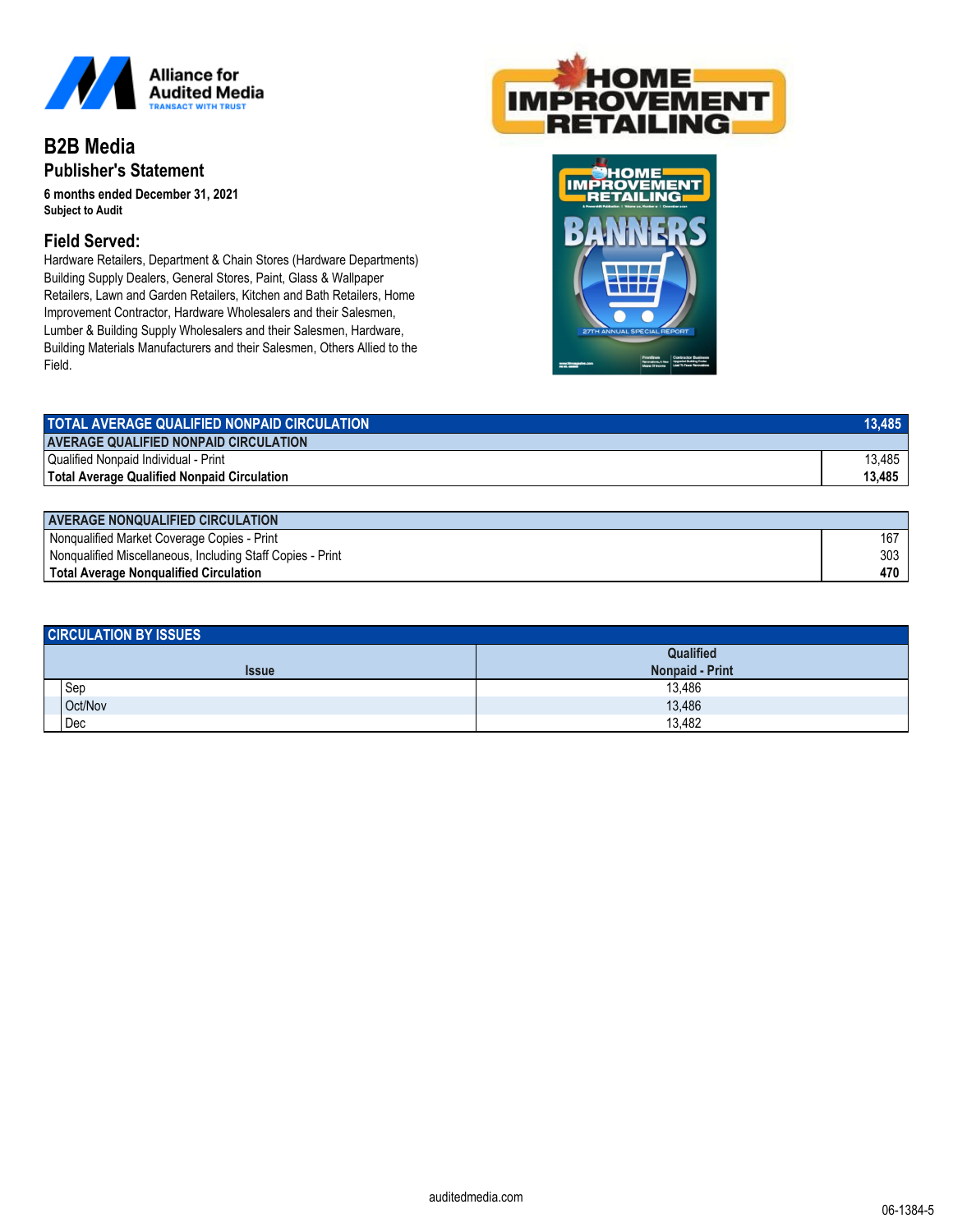| <b>BUSINESS/OCCUPATIONAL ANALYSIS</b> |                                                                                                     |                                               |       |
|---------------------------------------|-----------------------------------------------------------------------------------------------------|-----------------------------------------------|-------|
|                                       | <b>Classification by Business &amp; Industry</b>                                                    | <b>Qualified</b><br>Nonpaid -<br><b>Print</b> | %     |
| 1.                                    | <b>Hardware Retailers</b>                                                                           | 2,783                                         | 20.6  |
| 2.                                    | <b>Building Supply Dealers</b>                                                                      | 5,223                                         | 38.7  |
| 3.                                    | General Merchandise Retailers including Co-ops                                                      | 84                                            | 0.6   |
| 4.                                    | Specialty Retailers including Paint, Glass, Wallpaper, Blinds, Furniture and other Home Specialties | 3,508                                         | 26.0  |
| 5.                                    | Lawn & Garden Retailers including Nurseries                                                         | 31                                            | 0.2   |
| 6.                                    | Home Improvement Services & Contractors                                                             | 94                                            | 0.7   |
|                                       | Manufacturers & Distributors                                                                        | 1,717                                         | 12.7  |
| 8.                                    | Others Allied to the Field Served                                                                   | 42                                            | 0.3   |
|                                       | <b>Total Qualified Circulation</b>                                                                  | 13,482                                        | 100.0 |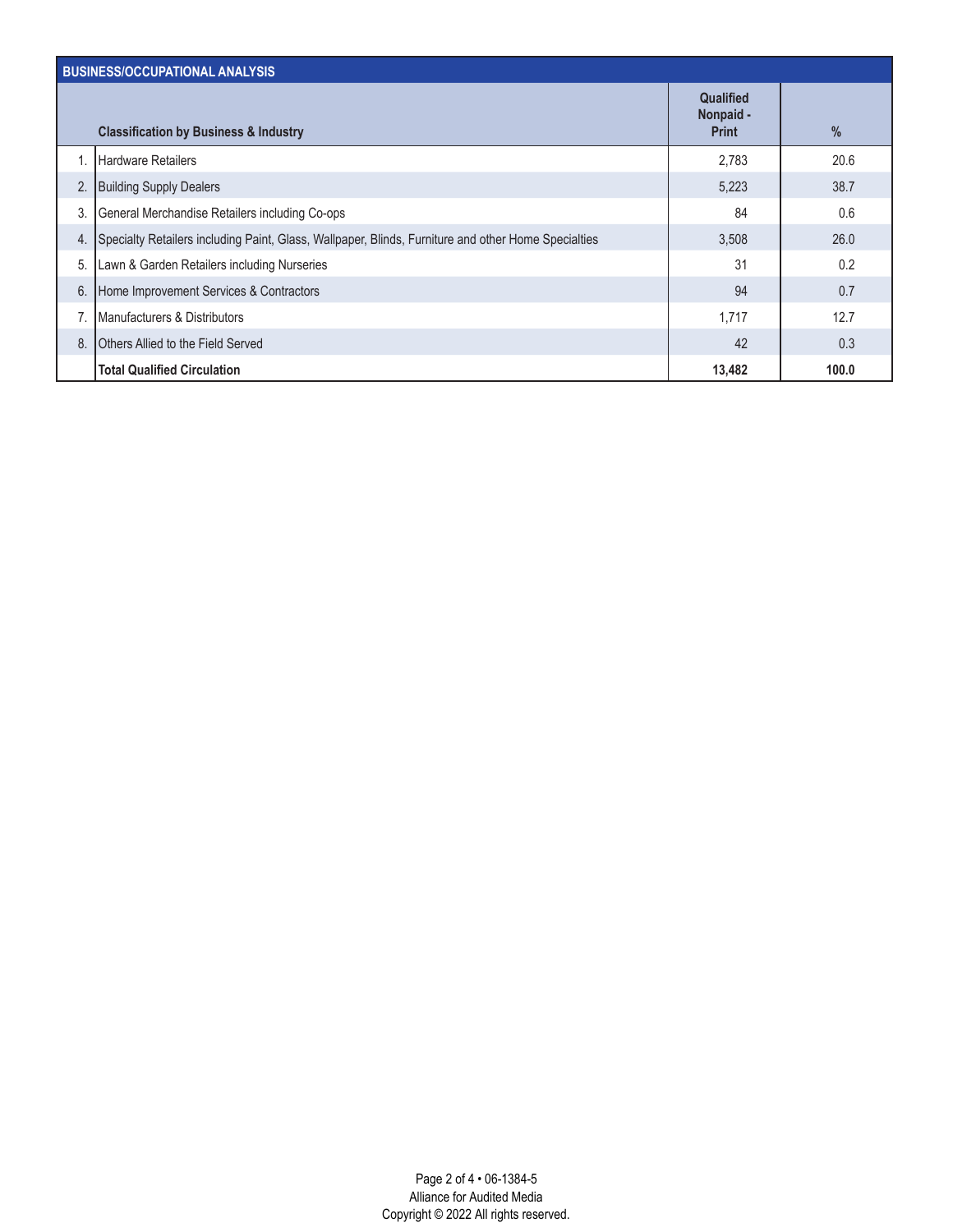| <b>AGE OF SOURCE ANALYSIS</b>                        |                         |        |        |              |                |
|------------------------------------------------------|-------------------------|--------|--------|--------------|----------------|
|                                                      | <b>Qualified Within</b> |        |        |              |                |
| <b>Source</b>                                        | 1 Year                  | 2 Year | 3 Year | <b>Total</b> | <b>Percent</b> |
| <b>Total Direct Request From Recipient</b>           | 496                     | 152    | 168    | 816          | 6.1            |
| Written                                              | 6                       | 4      | 20     | 30           | 0.2            |
| Telecommunication                                    |                         |        |        |              |                |
| Internet and Email                                   | 490                     | 148    | 148    | 786          | 5.8            |
| <b>Total Direct Request From Recipient's Company</b> | 1,850                   | 391    | 495    | 2,736        | 20.3           |
| Written                                              |                         | 9      | 8      | 18           | 0.1            |
| Telecommunication                                    |                         |        |        |              |                |
| Internet and Email                                   | 1,849                   | 382    | 487    | 2,718        | 20.2           |
| <b>Total Communication Other Than Request</b>        |                         |        |        |              |                |
| Written                                              |                         |        |        |              |                |
| Telecommunication                                    |                         |        |        |              |                |
| Internet and Email                                   |                         |        |        |              |                |
| Association                                          |                         |        |        |              |                |
| <b>Business Directories</b>                          | 7,669                   | 373    | 3      | 8,045        | 59.7           |
| Lists                                                | 236                     | 79     | 8      | 323          | 2.4            |
| <b>Acquired Circulation</b>                          |                         |        |        |              |                |
| <b>Other Sources</b>                                 | 446                     | 1,090  | 26     | 1,562        | 11.6           |
| <b>Total Qualified Subscriptions</b>                 | 10,697                  | 2,085  | 700    | 13,482       | 100.0          |
| Percent                                              | 79.3                    | 15.5   | 5.2    | 100.0        |                |

| <b>GEOGRAPHIC ANALYSIS</b>              |                        |  |
|-----------------------------------------|------------------------|--|
|                                         | Qualified              |  |
| <b>Province</b>                         | <b>Nonpaid - Print</b> |  |
| Alberta                                 | 1,359                  |  |
| <b>British Columbia</b>                 | 1,917                  |  |
| Manitoba                                | 522                    |  |
| New Brunswick                           | 378                    |  |
| Newfoundland/Labrador                   | 338                    |  |
| Northwest Territories                   | 22                     |  |
| Nova Scotia                             | 435                    |  |
| Nunavut                                 | 10                     |  |
| Ontario                                 | 5,132                  |  |
| Prince Edward Island                    | 74                     |  |
| Quebec                                  | 2,755                  |  |
| Saskatchewan                            | 498                    |  |
| Yukon Territory                         | 22                     |  |
| Canadian Unclassified                   |                        |  |
| <b>TOTAL CANADA</b>                     | 13,462                 |  |
| <b>United States</b>                    | 19                     |  |
| Military or Civilian Personnel Overseas |                        |  |
| Other International                     |                        |  |
| <b>Total International</b>              | 20                     |  |
| E-mail Address Only                     |                        |  |
| Other Unclassified                      |                        |  |
| <b>GRAND TOTAL</b>                      | 13,482                 |  |